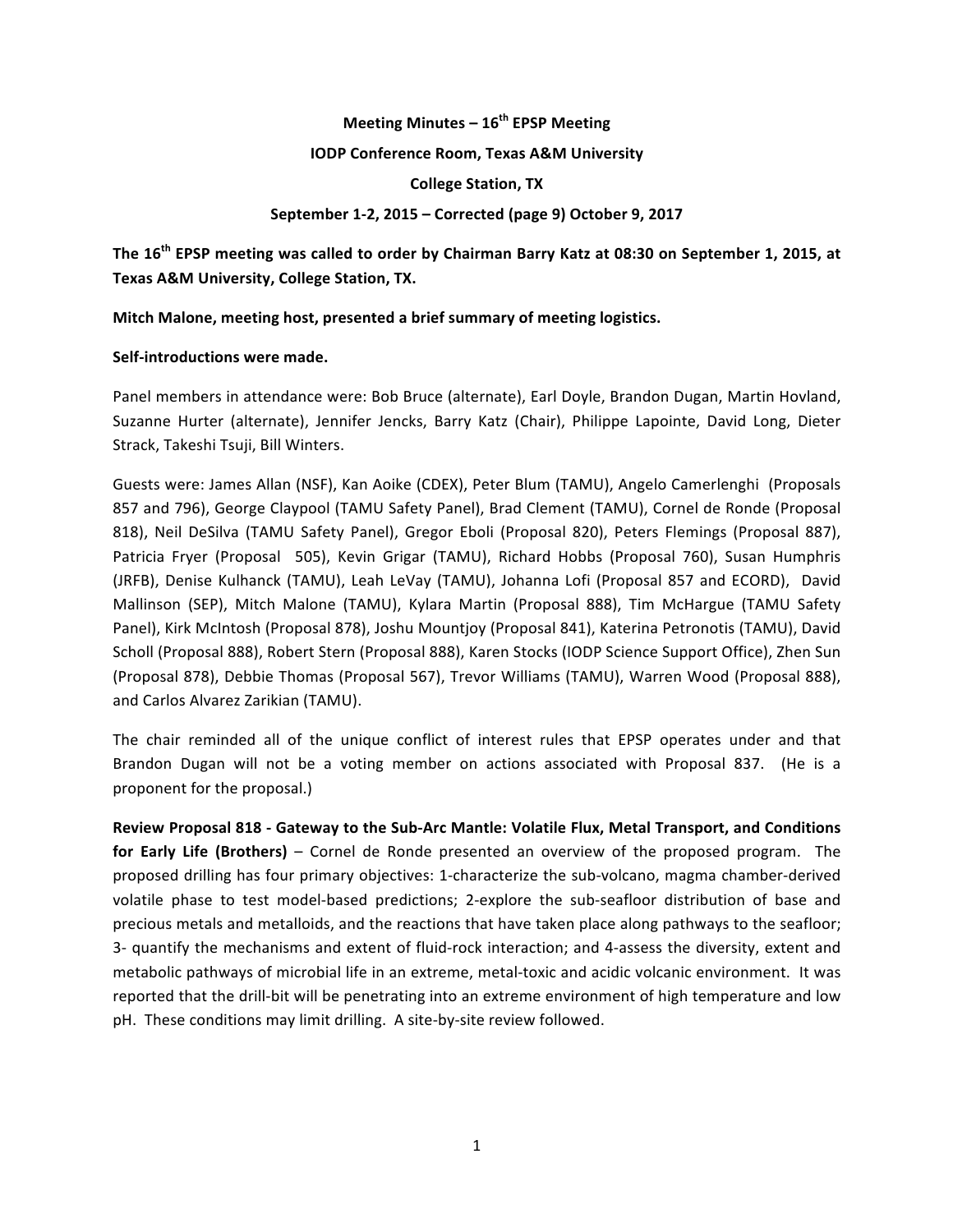| <b>Site</b> | Latitude    | Longitude  | Depth of<br>Penetration<br>(m) | <b>Remarks</b>                                                                                                                                                                                                            |
|-------------|-------------|------------|--------------------------------|---------------------------------------------------------------------------------------------------------------------------------------------------------------------------------------------------------------------------|
| NWC-1A      | -34.86086   | 179.054017 | 405                            | Recommend approval as<br>requested.                                                                                                                                                                                       |
| NWC-2A      | -34.866529  | 179.060990 | 555                            | Recommend approval as<br>requested.                                                                                                                                                                                       |
| $WC-1A$     | $-34.87527$ | 179.058567 | 565                            | Recommend approval as<br>requested.                                                                                                                                                                                       |
| $UC-1A$     | -34.882137  | 179.068339 | 800                            | Recommend approval as<br>requested. Panel expressed<br>concern that there may be a<br>need for a significant volume of<br>mud when penetrating the<br>potential "2-phase" zone and<br>the operator should be<br>prepared. |
| $UC-2A$     | -34.887636  | 179.072414 | 530                            | Recommend approval as<br>requested.                                                                                                                                                                                       |
| $LC-1A$     | -34.879597  | 179.07031  | 300                            | Recommend approval as<br>requested.                                                                                                                                                                                       |
| SEC-1A      | -34.876105  | 179.081069 | 300                            | Recommend approval as<br>requested.                                                                                                                                                                                       |

The panel has requested a camera survey prior to drilling at each location to ensure that the site does not include an active vent community. The shipboard party should be aware of the potential for H<sub>2</sub>S in the cores when they are recovered and during handling.

**Review Proposal 820 - (Expedition 359) - Currents, monsoon and sea level in the Indian Ocean: the Neogene of the Maldives** – Gregor Eberli requested the panel's approval of two additional sites and the extension of a third. This request was prompted by the removal of proposed sites KK-03A and KK-03B from the drilling plan and the availability of new seismic data. The expedition's objectives are: 1deciphering of the Neogene environmental changes in the Maldives; 2-determine the onset of the modern depositional system driven by sea-level changes and strong currents; 3- reconstruct the pre- to post-drowning evolution of a carbonate bank; 4-constrain the timing of the evolution by dating unconformities; and 5-obtain a continuous carbon isotope record to calibrate the platform and platform margin with the pelagic record. A site-by-site review followed.

| <b>Site</b> | Latitude   | Longitude   | Depth of<br><b>Penetration</b><br>(m) | <b>Remarks</b>            |
|-------------|------------|-------------|---------------------------------------|---------------------------|
| MAL-02A     | 4.93315634 | 73.02798344 | 1010                                  | Requested extension       |
|             |            |             |                                       | recommended for approval. |
| MAL-09A     | 4.85025773 | 73.28367339 | 714                                   | Recommend approval as     |
|             |            |             |                                       | requested.                |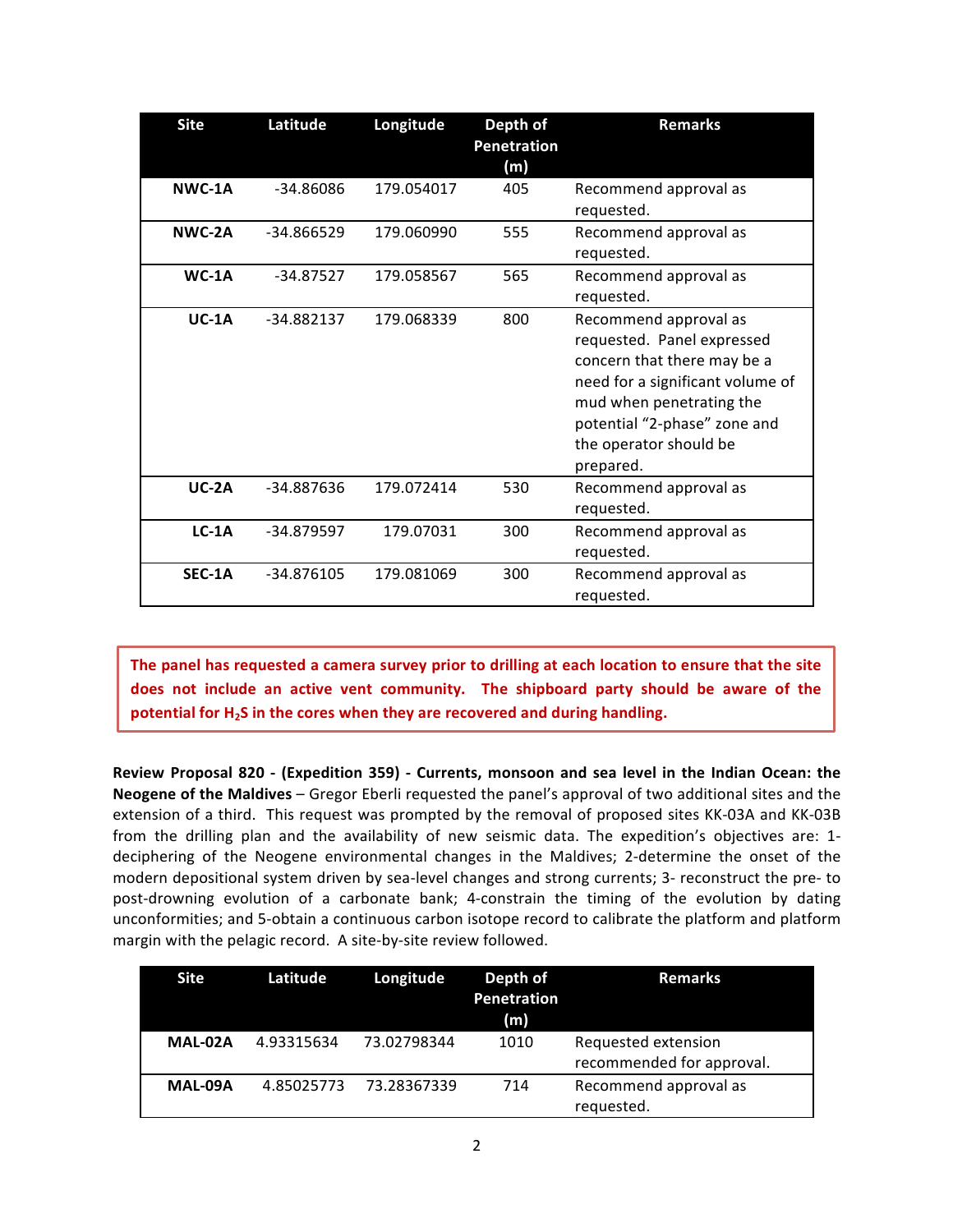| <b>Site</b> | Latitude   | Longitude   | Depth of<br><b>Penetration</b><br>(m) | Remarks                             |
|-------------|------------|-------------|---------------------------------------|-------------------------------------|
| MAL-08A     | 4.90693350 | 73.00819003 | 1100                                  | Recommend approval as<br>requested. |

Review Proposal 837 (Expedition 362) - The Sumatra Subduction Zone - The Role of Input Materials In **Shallow Seismogenic Slip And Forearc Plateau Development** – Brandon Dugan presented the addendum to the proposal requesting approval for additional sites and the deepening of previously approved sites. The panel was reminded of the scientific background and objectives of the expedition. The primary objectives are: 1-establish initial and evolving properties of the North Sumatran incoming sedimentary section; and 2-constrain potential effects on seismogenesis, tsunamigenesis, and forearc development for comparison with global examples. The secondary objectives of the expedition are: 1determine how the stress field changes across the incoming oceanic plate approaching the subduction zone, close to the 2012 M>8 earthquake sites within the oceanic plate; and 2-determine Nicobar fan depositional history as part of the wider Bengal fan – Himalayan uplift – monsoonal history being developed in the region. The site-by-site review followed.

| <b>Site</b>     | Latitude | Longitude | Depth of<br><b>Penetration</b><br>(m) | <b>Remarks</b>                                                                                                |
|-----------------|----------|-----------|---------------------------------------|---------------------------------------------------------------------------------------------------------------|
| <b>SUMA-11C</b> | 3.03408  | 91.60581  | 1460                                  | In order to accommodate<br>uncertainties the panel has<br>recommended approval to<br>basement plus 10 meters. |
| SUMA-14A        | 3.438672 | 92.01463  | 1570                                  | In order to accommodate<br>uncertainties the panel has<br>recommended approval to<br>basement plus 10 meters. |
| <b>SUMA-15A</b> | 3.301788 | 91.87684  | 1810                                  | Not recommended for<br>approval.                                                                              |
| SUMA-16A        | 2.816078 | 91.8549   | 1620                                  | In order to accommodate<br>uncertainties the panel has<br>recommended approval to<br>basement plus 10 meters. |
| SUMA-17A        | 2.918672 | 92.01283  | 1700                                  | In order to accommodate<br>uncertainties the panel has<br>recommended approval to<br>basement plus 10 meters. |
| SUMA-18A        | 3.002212 | 92.14206  | 1710                                  | In order to accommodate<br>uncertainties the panel has<br>recommended approval to<br>basement plus 10 meters. |
| SUMA-19A        | 4.089065 | 92.67162  | 1600                                  | Approval is recommended to<br>the revised depth of 1600 m.                                                    |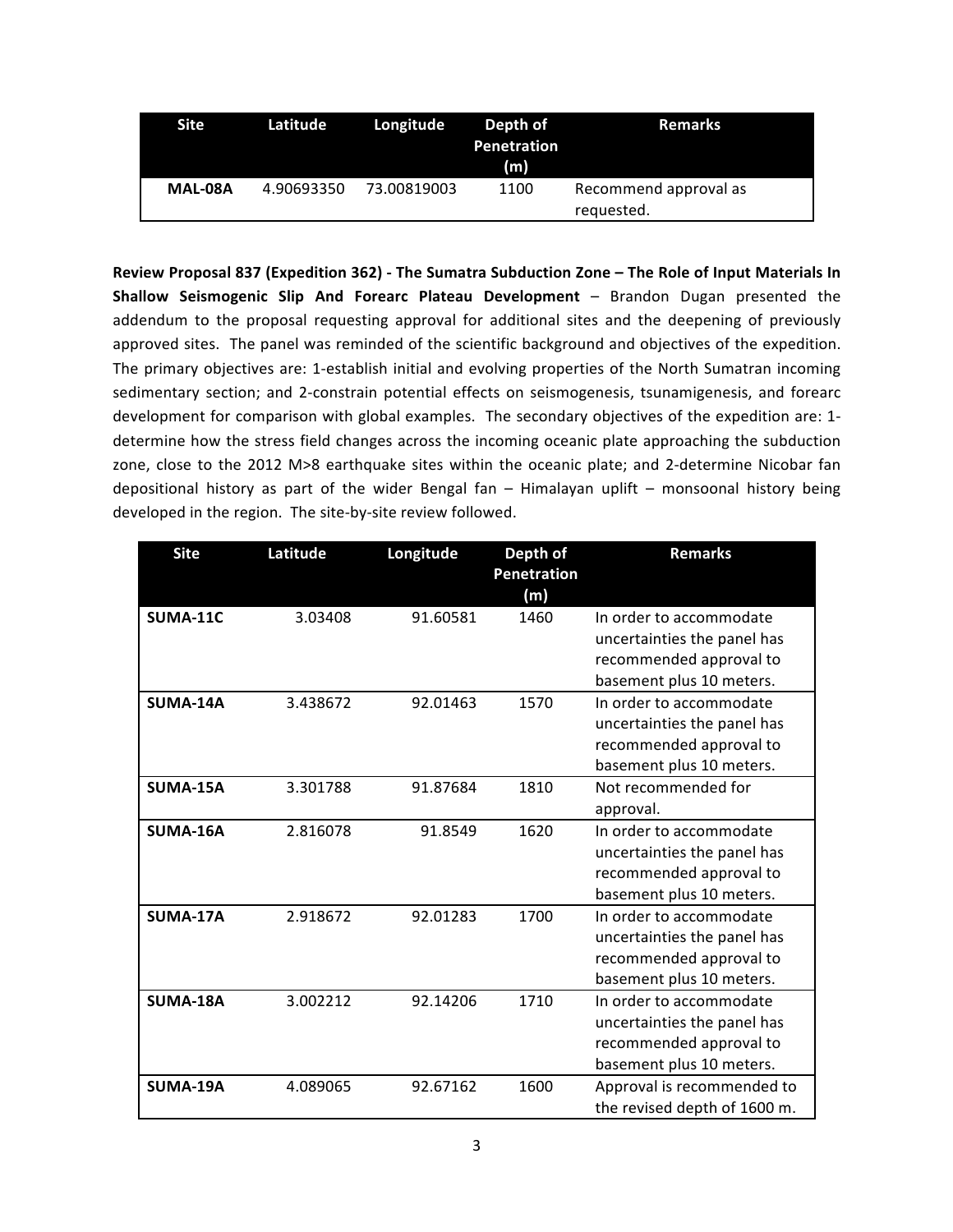| <b>Site</b>     | Latitude      | Longitude     | Depth of<br><b>Penetration</b><br>(m) | <b>Remarks</b>               |
|-----------------|---------------|---------------|---------------------------------------|------------------------------|
| SUMA-20A        | 4.04716       | 92.62895      | 1500                                  | Approval is recommended to   |
|                 |               |               |                                       | the revised depth of 1500 m. |
| SUMA-21A        | 3.987817      | 92.56924      | 1200                                  | Approval is recommended to   |
|                 |               |               |                                       | the revised depth of 1200 m. |
| SUMA-22A        | 3.467878      | 92.86095      | 1600                                  | Approval is recommended to   |
|                 |               |               |                                       | the revised depth of 1600 m. |
| <b>SUMA-8B</b>  | 3.36915112476 | 91.9445466187 | 1760                                  | In order to accommodate      |
|                 |               |               |                                       | uncertainties the panel has  |
|                 |               |               |                                       | recommended approval to      |
|                 |               |               |                                       | basement plus 10 meters.     |
| <b>SUMA-11B</b> | 3.09553774394 | 91.6679293852 | 1610                                  | In order to accommodate      |
|                 |               |               |                                       | uncertainties the panel has  |
|                 |               |               |                                       | recommended approval to      |
|                 |               |               |                                       | basement plus 10 meters.     |
| SUMA-12A        | 2.754761      | 91.759619     | 1610                                  | In order to accommodate      |
|                 |               |               |                                       | uncertainties the panel has  |
|                 |               |               |                                       | recommended approval to      |
|                 |               |               |                                       | basement plus 10 meters.     |
| SUMA-10A        | 3.522780      | 92.945966     | 1600                                  | Depth extension is           |
|                 |               |               |                                       | recommended for approval.    |
| <b>SUMA-15B</b> | 3.39497867891 | 91.9697570391 | 1810                                  | In order to accommodate      |
|                 |               |               |                                       | uncertainties the panel has  |
|                 |               |               |                                       | recommended approval to      |
|                 |               |               |                                       | basement plus 10 meters.     |

A final recommendation of approval for SUMA-15B requires the submission of a completed Site Form. The Site Form should be provided to the Panel Chairs of EPSP and SEP, Mitch Malone **(TAMU), the IODP Science Support Office and the chair of the JRFB.** 

**Review Proposal 505 (Expedition 366) - Mariana Convergent Margin: Geochemical, Tectonic, and Biological Processes at Intermediate Depths of an Active Subduction Factory** - A brief scientific overview was presented by Patricia Fryer. There were five primary objectives for the drilling: 1-examine slab dewatering; 2-study the rheology of forearc and slab materials; 3-characterize the along- and across-strike mantle wedge variability; 4-examine biochemical activity; and 5-study serpentinite mud volcanism. Each of these objectives will examine these processes through time and their linkages. This discussion was followed by a site-by-site review.

| <b>Site</b>    | <b>Latitude</b> | Longitude   | Depth of<br>Penetration<br>(m) | <b>Remarks</b>                      |
|----------------|-----------------|-------------|--------------------------------|-------------------------------------|
| MAF-9B         | 16.5375         | 147.2208333 | 150                            | Recommend approval as<br>requested. |
| <b>MAF-10B</b> | 16.46           | 147.1725    | 250                            | Recommend approval as               |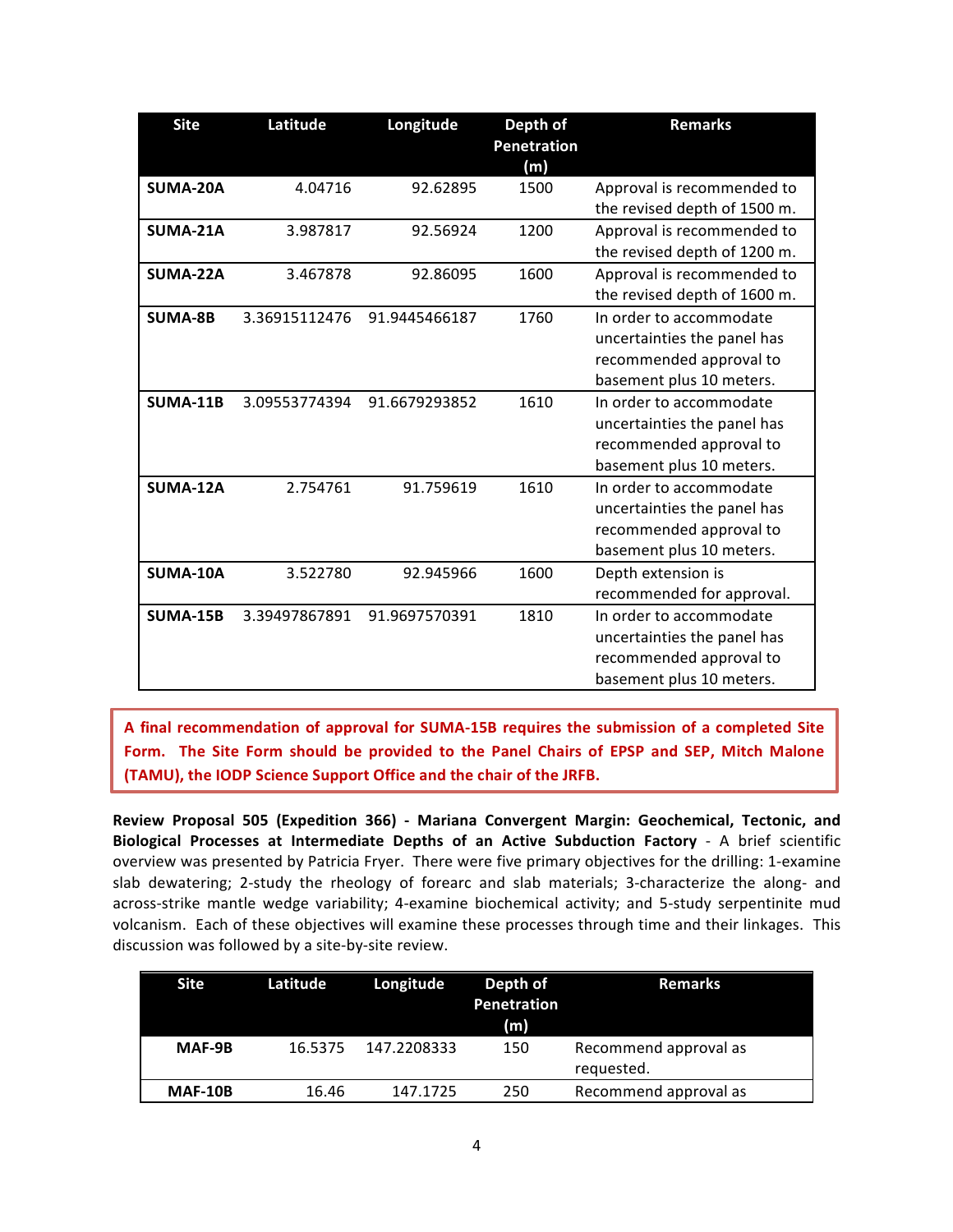| <b>Site</b>    | Latitude    | Longitude   | Depth of<br>Penetration<br>(m) | <b>Remarks</b>                                                                               |
|----------------|-------------|-------------|--------------------------------|----------------------------------------------------------------------------------------------|
|                |             |             |                                | requested.                                                                                   |
| <b>MAF-11A</b> | 18.10666667 | 147.0983333 | 150                            | Recommend approval as<br>requested.                                                          |
| <b>MAF-12B</b> | 18.0945     | 147.1       | 250                            | Recommend approval as<br>requested.                                                          |
| <b>MAF-13A</b> | 18.0515     | 147.1       | 250                            | Recommend approval as<br>requested.                                                          |
| <b>MAF-14A</b> | 17.99216667 | 147.1       | 300                            | Recommend approval to revised<br>depth of 300m                                               |
| <b>MAF-15A</b> | 15.7095     | 147.1766667 | 100                            | Recommend approval as<br>requested. Panel recommends<br>that this site not be drilled first. |
| <b>MAF-16A</b> | 15.78533333 | 147.1415    | 250                            | Recommend approval as<br>requested.                                                          |

As a result of the depth change for MAF-14A the Safety Forms need to be updated. The revised Safety Forms should be provided to the Panel Chairs of EPSP and SEP, Mitch Malone (TAMU), the **IODP Science Support Office and the chair of the JRFB.** 

**Continental Breakup: Drilling at the South China Sea Rifted Margin - Zhen Sun presented an overview** of the proposal. The primary objectives are of drilling are: 1-determine the nature of the basement across the Continent-Ocean-Transition (COT) of the South China Sea rifted margin to discriminate between competing models of breakup at non-volcanic rifted margins; 2-examine the scale of time-lag between plate rupture and asthenospheric upwelling; 3-address the kinematics of breakup in terms of rate of extension and vertical crustal movements; and 4-improve the understanding of the Cenozoic regional tectonic and environmental development of the Southeast Asia margin. This was followed by the sit-by-site review. The panel expressed concern with both the position and proposed drilling plan for some locations (i.e., drilling down without coring).

| <b>Site</b>     | Latitude | Longitude | Depth of<br><b>Penetration</b><br>(m) | <b>Remarks</b>                                                                                                                                                    |
|-----------------|----------|-----------|---------------------------------------|-------------------------------------------------------------------------------------------------------------------------------------------------------------------|
| <b>SCAII-1B</b> | 18.44435 | 116.13827 | 1638                                  | The panel prefers location SCAII-<br>1A over SCAII-1B. Suggest that<br>proponents reconsider positions<br>off-structure. Final decision at<br>next panel meeting. |
| SCSII-1A        | 18.45472 | 116.13167 | 1638                                  | The panel prefers location SCAII-<br>1A over SCAII-1B. Suggest that<br>proponents reconsider positions                                                            |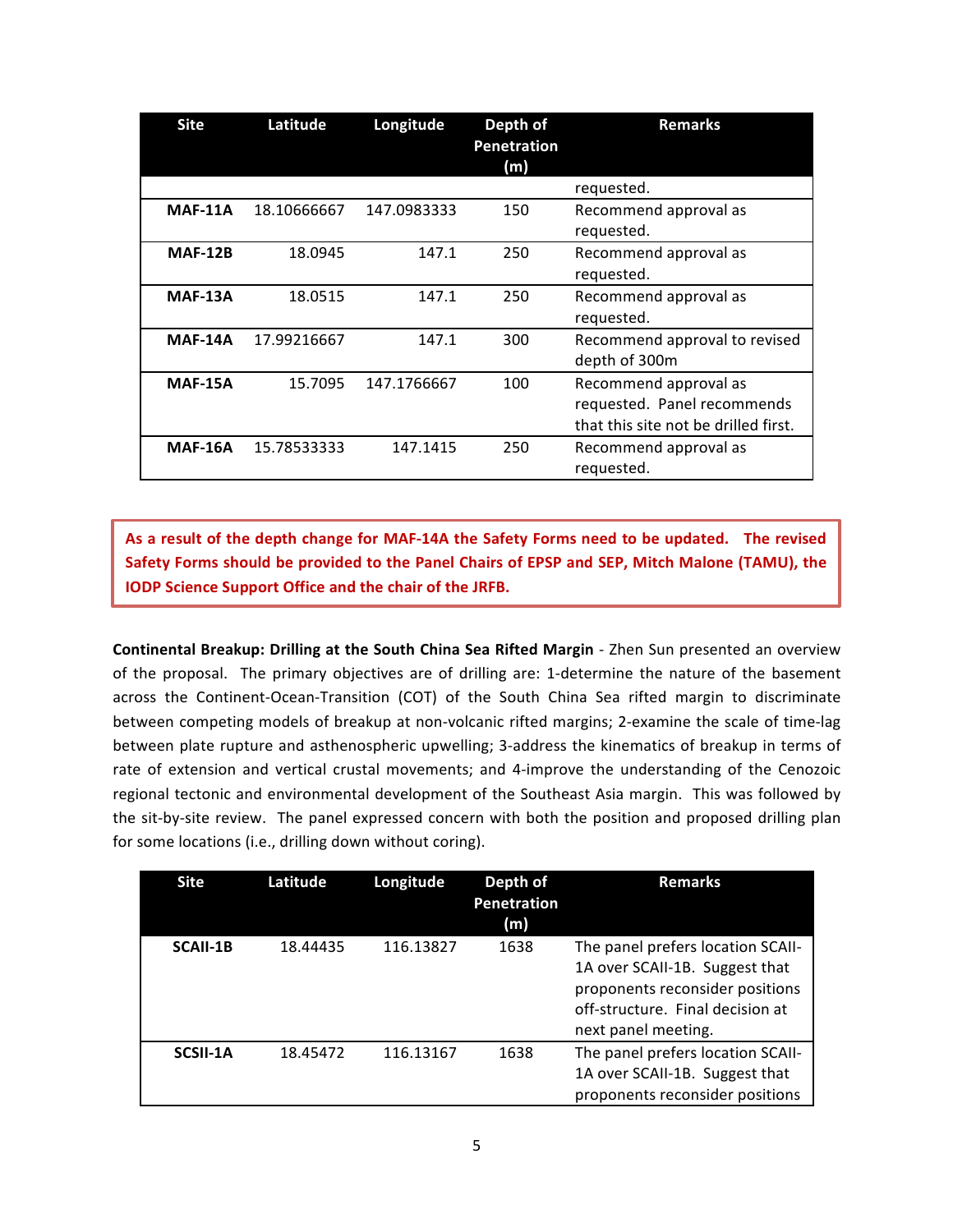| <b>Site</b>     | Latitude | Longitude | Depth of<br><b>Penetration</b><br>(m) | <b>Remarks</b>                                                                                                                                                                                                                                                                     |
|-----------------|----------|-----------|---------------------------------------|------------------------------------------------------------------------------------------------------------------------------------------------------------------------------------------------------------------------------------------------------------------------------------|
|                 |          |           |                                       | off-structure. Final decision at                                                                                                                                                                                                                                                   |
|                 |          |           |                                       | next panel meeting.                                                                                                                                                                                                                                                                |
| SCSII-3B        | 18.93037 | 115.85142 | 1102                                  | Not recommended for approval.                                                                                                                                                                                                                                                      |
| SCSII-3C        | 18.86948 | 115.88742 | 843                                   | Action by the panel was tabled.                                                                                                                                                                                                                                                    |
| <b>SCSII-8A</b> | 18.30695 | 116.21849 | 1443                                  | Panel has requested that the<br>proponents re-examine the<br>proposed drilling plan. It is<br>doubtful that the panel can<br>approve drilling down to 1123<br>mbsf prior to coring.                                                                                                |
| SCSII-9B        | 18.14383 | 116.31410 | 1669                                  | Action by the panel was tabled.<br>Panel recommends that the<br>proponents re-examine the site<br>and optimize its position.                                                                                                                                                       |
| SCSII-11A       | 18.41089 | 115.88519 | 1515                                  | Tabled until next panel meeting.<br>Consider relocation.                                                                                                                                                                                                                           |
| SCSII-12A       | 18.27419 | 115.96566 | 1926                                  | Action by the panel was tabled.                                                                                                                                                                                                                                                    |
| SCSII-13A       | 18.10495 | 116.06523 | 1876                                  | Action by the panel was tabled.                                                                                                                                                                                                                                                    |
| SCSII-3D        |          |           |                                       | Prior to determining that this<br>proposal would best be served<br>by tabling the review until the<br>next panel meeting the panel<br>recommend the approval of a<br>limited penetration to a depth<br>equivalent to 4.15 sec TWT at<br>CDP 6000 on line 04EC1555 was<br>approved. |

The panel strongly recommends that the proponents re-examine the position of their proposed drilling locations several are located on basement highs, others are located near faults, or potential gas indicators. To simplify the review process and reduce the need for EPSP to attempt to relocate sites the proponents are requested to increase the number of potential drilling alternatives.

The panel requests that the proponents prepare structure maps on key horizons, including basement. The extent of these maps should be sufficient to show that the target sites cannot be charged from offstructure depocenters. In order for the panel to better assess the safety issues EPSP requests that the seismic data presented have undergone relative amplitude processing. The proposed drilling program is very aggressive (especially if the panel is unable to approve drilling down without coring) and there may be a need to consider a modified hydrocarbon monitoring program similar to that used during the MSP phase of drilling along the New Jersey margin. It is requested that the operator review the program and determine if a modified monitoring program is a possibility and report back to the panel at its next meeting.

If the proponents wish to obtain a final approval recommendation for SCSII-3D a completed set of Site **Forms** will be required.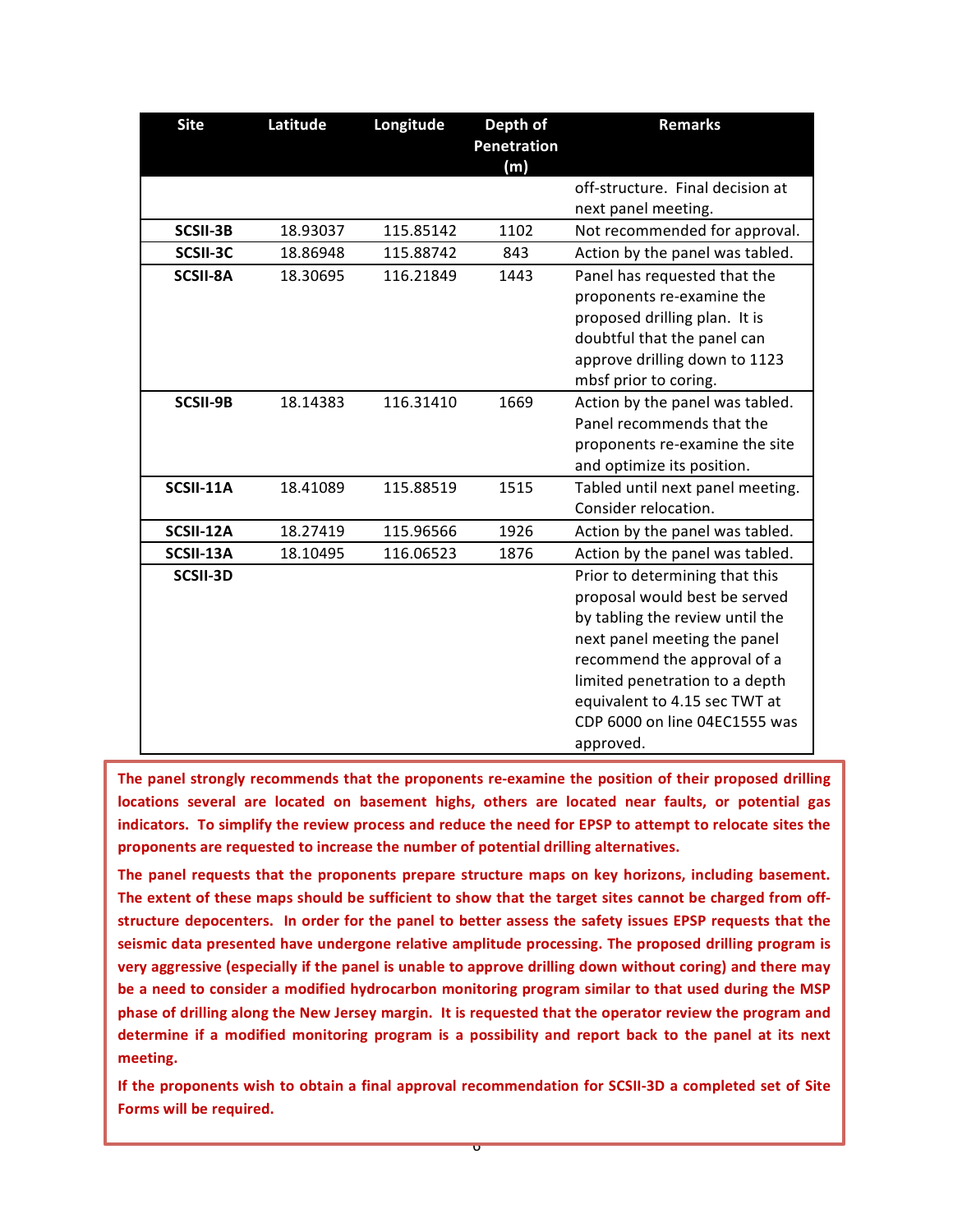Review Proposal 760 (Expedition 369) - Tectonic, paleoclimatic and paleoceanographic history of the **Mentelle Basin and Naturaliste Plateau at southern high latitudes during the Cretaceous** – The scientific justification for the program was presented by Richard Hobbs. The objectives are: 1examining the rise and collapse of the Cretaceous "hothouse"; 2-examining the relative roles of productivity and oceanic circulation in the development of oceanic anoxic events; 3-characterizing Cretaceous and Cenozoic paleoceanography, including changes associated with the Gondwana break-up and changes in the Tasman passage and the Indonesia gateway; and 4-characterizing the Gondwana break-up. This was followed by a site-by-site review.

| <b>Site</b>    | Latitude    | Longitude | Depth of<br><b>Penetration</b><br>(m) | <b>Remarks</b>                                                                                    |
|----------------|-------------|-----------|---------------------------------------|---------------------------------------------------------------------------------------------------|
| MBAS-3C        | $-33.91324$ | 113.21206 | 1500                                  | Recommend approval as<br>requested.                                                               |
| <b>MBAS-9A</b> | $-33.26981$ | 114.32278 | 1200                                  | Recommend approval as<br>requested.                                                               |
| <b>MBAS-4A</b> | $-33.79545$ | 112.47463 | 880                                   | Not recommended for approval.                                                                     |
| <b>MBAS-5B</b> | $-34.39853$ | 112.81727 | 750                                   | Recommend approval as<br>requested.                                                               |
| <b>MBAS-6A</b> | $-33.88254$ | 114.22490 | 1200                                  | Recommend approval as<br>requested.                                                               |
| <b>MBAS-8A</b> | $-33.08220$ | 113.08074 | 1060                                  | Not recommended for approval.                                                                     |
| <b>MBAS-4B</b> |             |           | 880                                   | Recommended for approval at<br>SP6065 on line S310-SWM07<br>pending receipt of the Site<br>Forms. |
| MBAS-4C        |             |           | 880                                   | Recommended for approval at<br>SP6023 on line S310-SWM07<br>pending receipt of the Site<br>Forms. |
| <b>MBAS-8B</b> |             |           | 1060                                  | Recommended for approval at<br>SP985 on line S310-SWM07<br>pending receipt of the Site<br>Forms.  |
| <b>MBAS-8C</b> |             |           | 370                                   | Recommended for approval at<br>SP1165 on line S310-SWM07<br>pending receipt of the Site<br>Forms. |

A final recommendation of approval requires the submission of completed Site Forms for MBAS-4B, MBAS-4C, MBAS-8B, and MBAS-8C. These Site Forms should be provided to the Panel Chairs of EPSP and SEP, Mitch Malone (TAMU), the IODP Science Support Office and the chair of the **JRFB.**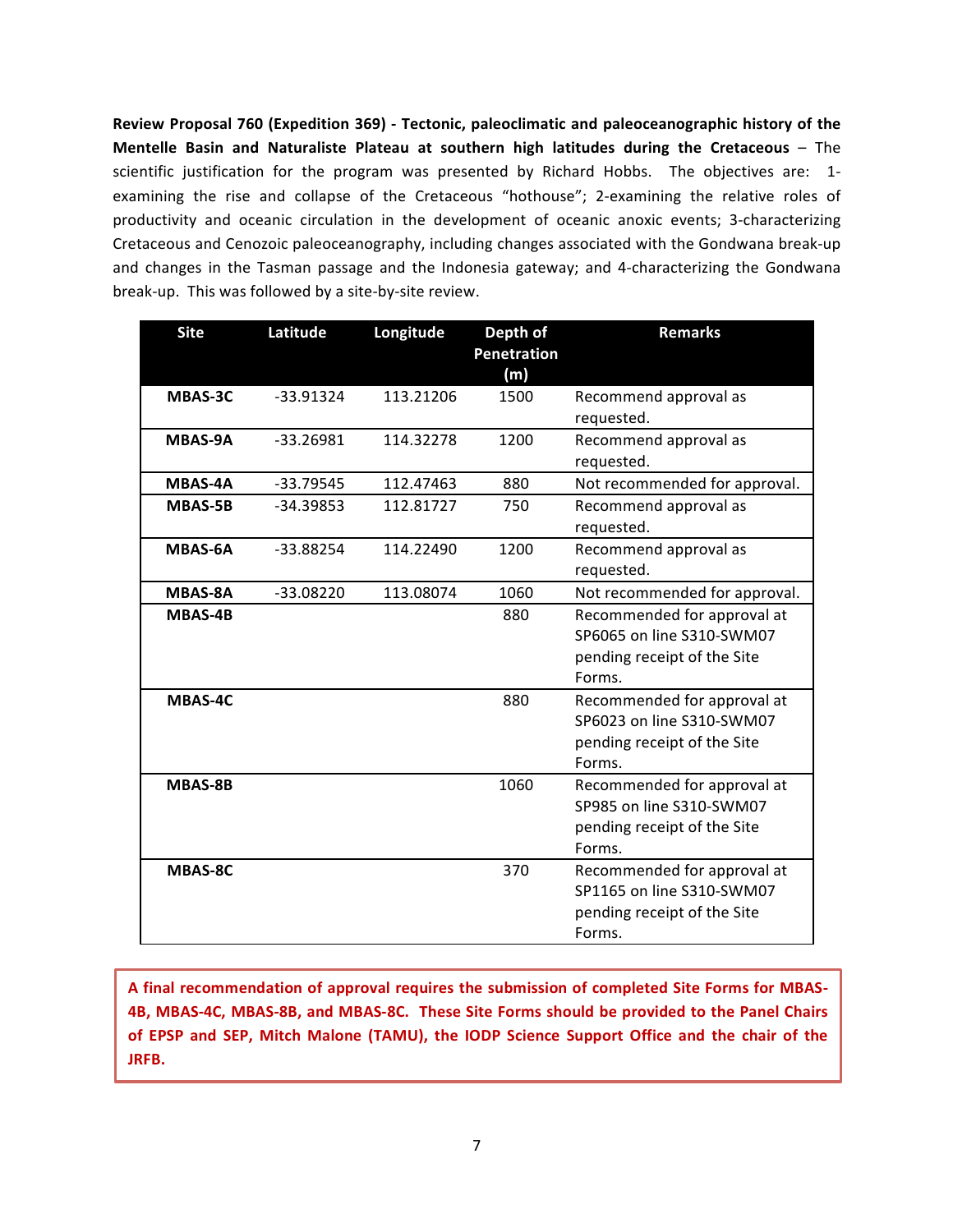Review Proposal 841 - Creeping Gas Hydrate Slides: Slow Deformation of Submarine Landslides on the **Hikurangi** – Joshu Mountjoy presented an overview of the scientific program. The program's objective is to test the hypothesis that creeping in an active landslide is linked to the shallow gas hydrate system. Although this was scheduled as a full review based on the panel discussion the site-by-site review was deferred until the next panel meeting. This was, in part, a result of the planned MEBO coring program planned for April 2106 that will provide information on the nature of the penetrated section. The next safety review should include a review of these drilling results. The panel was particularly interested in the distribution of sand packages and the geotechnical properties of the penetrated section. There was also an interest expressed in seafloor videos of the MEBO drilling to determine if there was any gas release associated with the drilling. It should be noted that both the safety package and safety presentation should present the key seismic lines with the sites marked along with the depth of penetration. Sites should be located away from any apparent indications of gas release. Concerns were also expressed that the proposed IODP drilling plan includes only LWD and limited pressure coring. A discussion will be need to be held as to how monitoring will be conducted. (Prior drilling has shown that even closely spaced holes may have quite different quantities of gas.)

#### The panel meeting was recessed at 17:00 until 8:30 September 2, 2015.

#### **Day 2 was reconvened at 8:30.**

**Review Proposal 567 - Paleogene South Pacific APC Transect: Heat Transport and Water Column Structure During an Extreme Warm Climate** – A brief scientific overview was presented by Deborah Thomas. There were four primary objectives for drilling: 1-test the current reconstruction of meridional sea surface temperature gradients for the Paleogene; 2-test and refine models of the proto-Ross Gyre and surface water circulation in the South Pacific during the Paleogene; 3-gain an understanding of ice history; 4-test proposed models of deep-water circulation and its potential roles in the evolution of global climate during the Paleogene; and 5-reconstruct the intensity and pattern of Southern Hemisphere winds, as well as regional aridity during the Paleogene. This was followed by a site-by-site review. 

| <b>Site</b>   | Latitude    | Longitude   | Depth of<br><b>Penetration</b><br>(m) | <b>Remarks</b>                      |
|---------------|-------------|-------------|---------------------------------------|-------------------------------------|
| $SP-1B$       | -50.4856666 | $-163.2795$ | 247                                   | Recommend approval as<br>requested. |
| $SP-2B$       | -49.9385833 | -156.843016 | 147                                   | Recommend approval as<br>requested. |
| $SP-3B$       | -49.3873666 | -141.989066 | 85                                    | Recommend approval as<br>requested. |
| $SP-4B$       | $-46.5062$  | $-139.3535$ | 60                                    | Recommend approval as<br>requested. |
| $SP-5B$       | -42.7545333 | -137.155366 | 32                                    | Recommend approval as<br>requested. |
| <b>SP-13A</b> | -50.77675   | -151.967033 | 164                                   | Recommend approval as<br>requested. |
| <b>SP-14A</b> | -47.1005833 | -133.998916 | 181                                   | Recommend approval as               |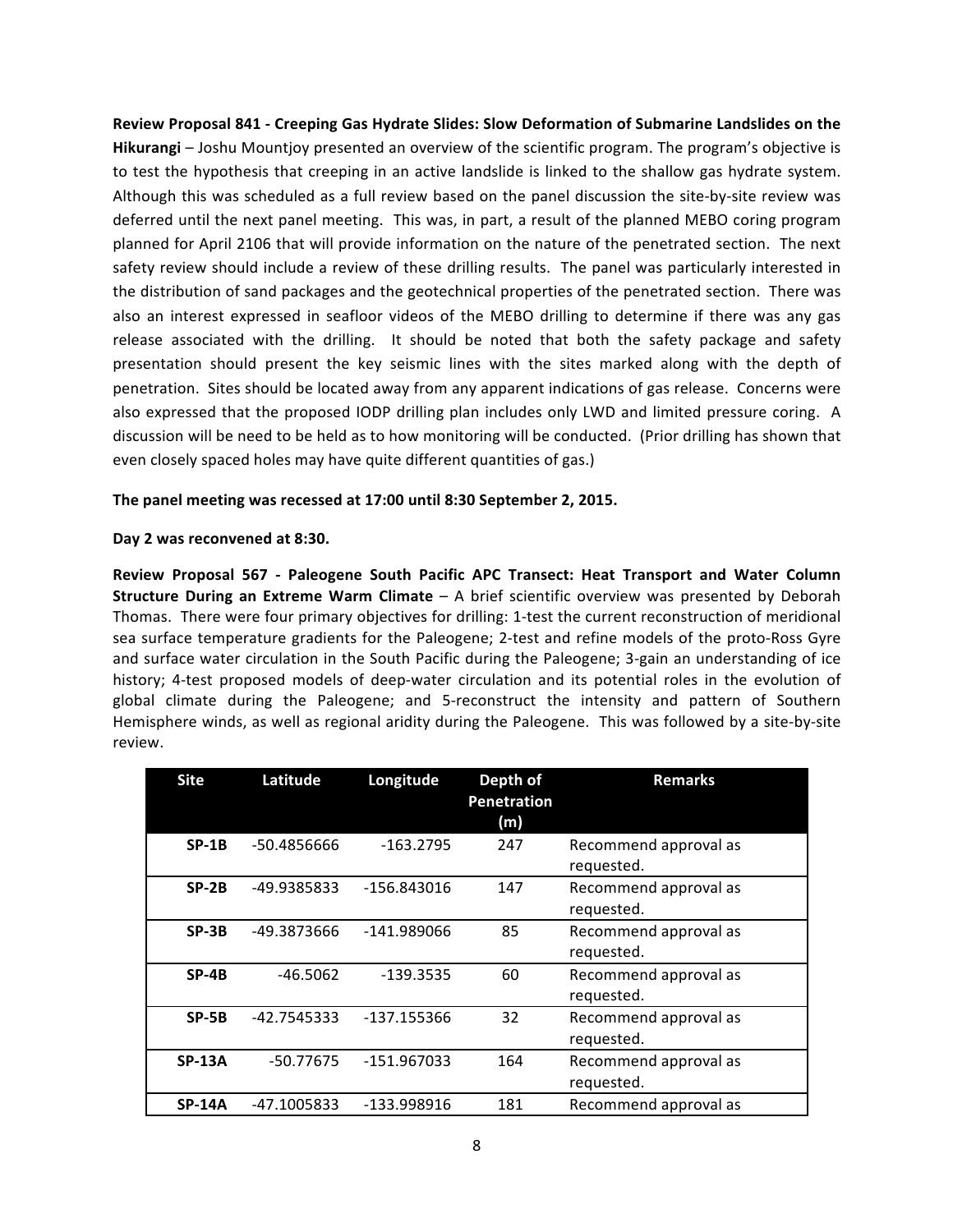|          |             |             |     | requested.                          |
|----------|-------------|-------------|-----|-------------------------------------|
| $SP-15A$ | -40.0102333 | -154.041683 | 91  | Recommend approval as<br>requested. |
| DSDP277  | -52.2238333 | 166.191333  | 480 | Recommend approval as<br>requested. |

## Operational note – the panel has no issue with the TAMU request to "tag" basement prior to coring for all of the proposed "SP" sites

.

**Review Proposal 800 (Expedition 360)** - Nature of the Lower Crust and Moho at Slower-spreading **Ridges** – Peter Blum presented a brief review of the program's scientific objectives: 1-use the tectonic window into the lower crust at Atlantis Bank to recover the full lower section of the ocean crust and the igneous crust-mantle transition; and 2- test the hypothesis that the Moho beneath Atlantis Bank is a serpentinization front. The panel recommended the approval of drilling within an area ring-fenced between longitudes of 57.25 $^{\circ}$  and 57.35 $^{\circ}$  and latitudes between -32.666667 $^{\circ}$  and -32.766667. As a consequence of the nature of the section to be penetrated the panel placed no limits on drilling depths. It was noted that the safety package will need to be completed prior to the ship leaving the dock. This was confirmed by the operator, JRFB, and the NSF.

| <b>Site</b> | Latitude  | Longitude   | Depth of<br>Penetration<br>(m) | Remarks                                                           |
|-------------|-----------|-------------|--------------------------------|-------------------------------------------------------------------|
| AtBK-3      | 57.29166  | $-32.6716$  | 1000                           | Recommend approval as<br>requested. (Within the ring-<br>fence)   |
| AtBk-2      | 57.339166 | $-32.68333$ | 1003                           | Recommend approval as<br>requested. (Within the ring-<br>fence)   |
| AtBk-1a     | 57.28516  | $-32.7125$  | 6000                           | Recommend approval as<br>requested. . (Within the ring-<br>fence) |

Although approval is recommended for a ring-fenced area a final recommendation of approval requires the submission of completed Site Forms for Sites ATBk-1a, AtBk-2, and AtBK-3. These Site Forms should be provided to the Panel Chairs of EPSP and SEP, Mitch Malone (TAMU), the IODP **Science Support Office and the chair of the JRFB.** 

Preview Proposal 857 - Uncovering a Salt Giant: Umbrella proposal of the multi-phase drilling project **(MDP)** – Johanna Lofi and Angelo Camerlenghi presented the proposal overview. The primary objectives

<u> 1989 - Johann Stein, markin film yn y breninn y breninn y breninn y breninn y breninn y breninn y breninn y b</u>

Minutes were corrected in October 2017 by the Chairman (Barry Katz) to account for an erroneous minus sign in the longitude.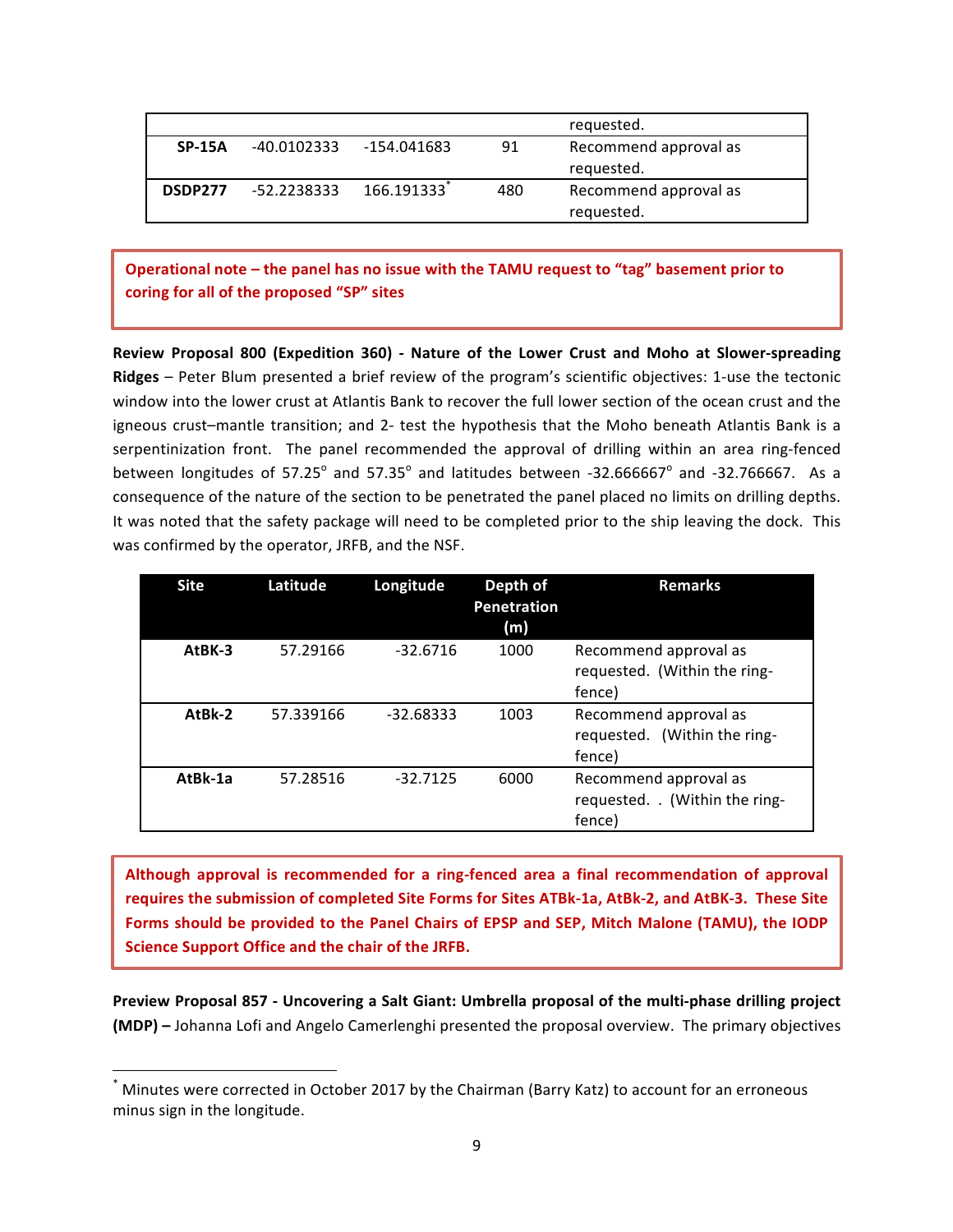of the proposed drilling plan are: 1-defining the causes, timing and emplacement mechanisms of the MSC salt giant; 2-establishing the factors responsible for early salt deformation and fluid flow across and out of the halite layer; 3- establishing whether salt giants promote the development of a diverse and exceptionally active deep biosphere; and 4- determine the mechanisms underlying the vertical motions inside basins and their margins. Because this was a preview and not a formal review a site-by-site review was not undertaken. The panel noted the potential problems with drilling into a pre-salt section without well control. The panel provided guidance on the nature of the material that it will need in order to be able to effectively review the proposed drilling program and to be in a position to potentially recommend the approval of a drilling plan.

The panel suggested that a suite of maps be included in the final safety package including depth **maps on key horizons in the pre- and post-salt section. Critical to the evaluation would be** structure maps on the base and top of salt and the base of sediment. Thermal maturity maps at the base of the sediment and the base of salt would be helpful. These maturity maps should extend into the possible fetch areas that might feed into the drilling locations. Estimates of pore pressure in the sub-salt section should be provided. Seismic data when provided to the panel should be presented as depth sections, with an estimate of uncertainty. In addition, the panel recommended that multiple (3 or 4) alternative drilling sites for each of the four proposed drilling **locations** be nominated. The operator will need to provide to EPSP details of the hydrocarbon and pore pressure monitoring program as well as programs to kill the hole if hydrocarbons or excess **pressure are encountered.** 

**Preview Proposal 796-ADP - Nice Amphibious Drilling, In situ Monitoring and Risk Analysis - Angelo** Camerlenghi presented the proposal overview. The objectives of the proposal are to examine subaquatic landslides in a cost-effective onshore-offshore drilling approach in an area where multiple landslide trigger mechanisms prevail simultaneously, but can be distinguished based on the available data and amphibious drilling and state-of-the-art instrumentation. Because this was a preview there was no site-by-site review. The panel felt that there was a need to consider the risk of shallow water flow and the presence of man-made features.

The depths of penetration, which are 150 meters or less, do not appear to represent any significant hydrocarbon (gas) risk, however, because of the shallow water depths (typically less than 50 meters) there will need to be a discussion with the operator concerning the need for an independent shallow hazards survey.

Preview Proposal 887-CPP – Genesis of Methane Hydrate in Coarse-Grained Systems: Northern Gulf of **Mexico** – The scientific overview of the proposal was presented by Peter Flemings. The project will study the genesis of methane hydrates in coarse-grained sediments in the Northern Gulf of Mexico by testing three working hypotheses. The program will include conventional cores, pressure cores, in situ pressure testing (MDT) at multiple sites. It was noted that the DOE Project may drill Sigsbee (GC 955) in 2016 or 2017 with a geotechnical vessel and the panel will be available to provide a review if the timing is appropriate. Several technical challenges were noted: 1- the use of gel sweeps from 50-500 mbsf and 10.5 PPG continuous mud beneath 500 mbsf to maintain hole stability; 2-the need for wide diameter